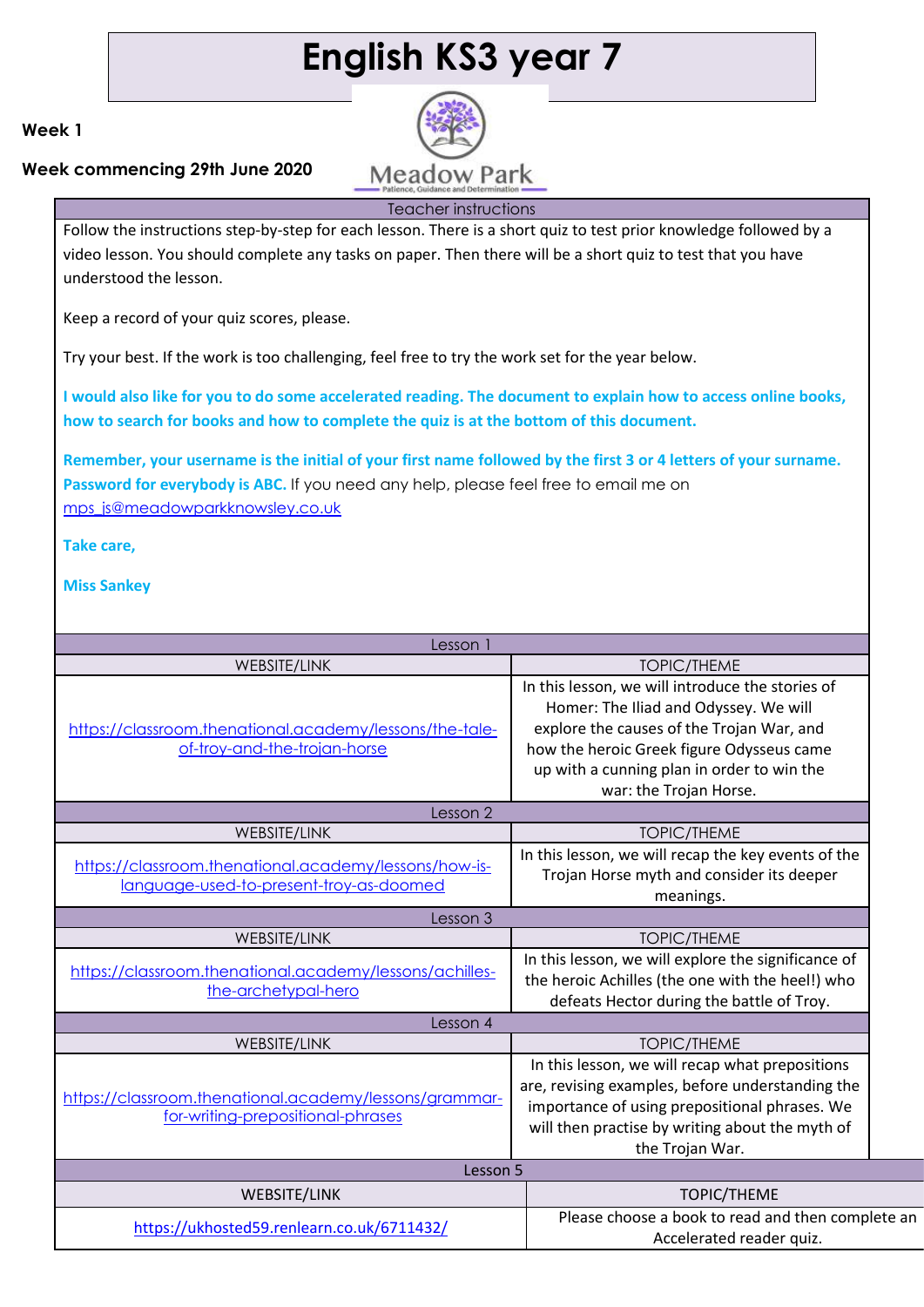## **Week commencing 6th July 2020**

Teacher instructions Follow the instructions step-by-step for each lesson. There is a short quiz to test prior knowledge followed by a video lesson. You should complete any tasks on paper. Then there will be a short quiz to test that you have understood the lesson.

Keep a record of your quiz scores, please.

Try your best. If the work is too challenging, feel free to try the work set for the year below.

**I would also like for you to do some accelerated reading. The document to explain how to access online books, how to search for books and how to complete the quiz is at the bottom of this document.** 

**Remember, your username is the initial of your first name followed by the first 3 or 4 letters of your surname. Password for everybody is ABC.** If you need any help, please feel free to email me on [mps\\_js@meadowparkknowsley.co.uk](mailto:mps_js@meadowparkknowsley.co.uk)

**Take care,**

| Lesson 1                                                                                                     |                                                                                                                                                                                                                                                                                                                                  |  |
|--------------------------------------------------------------------------------------------------------------|----------------------------------------------------------------------------------------------------------------------------------------------------------------------------------------------------------------------------------------------------------------------------------------------------------------------------------|--|
| WEBSITE/LINK                                                                                                 | <b>TOPIC/THEME</b>                                                                                                                                                                                                                                                                                                               |  |
| https://classroom.thenational.academy/lessons/what-is-<br>homers-odyssey-about                               | In this lesson, we will start by recalling key<br>knowledge about Ancient Greek epics and<br>Homer's tale of The Iliad. We will then<br>explore how his poem, The Odyssey, came<br>about, before exploring its key features                                                                                                      |  |
| Lesson 2                                                                                                     |                                                                                                                                                                                                                                                                                                                                  |  |
| <b>WEBSITE/LINK</b>                                                                                          | <b>TOPIC/THEME</b>                                                                                                                                                                                                                                                                                                               |  |
| https://classroom.thenational.academy/lessons/how-is-<br>odysseus-depicted-as-honourable-and-great-by-others | In this lesson, we will recap our key knowledge<br>of Homer and his writings as well as Odysseus'<br>nature in The Odyssey. We will then read a<br>passage taken from the early part of the poem<br>where characters present Odysseus as a very<br>powerful and noble warrior.                                                   |  |
| Lesson 3                                                                                                     |                                                                                                                                                                                                                                                                                                                                  |  |
| <b>WEBSITE/LINK</b>                                                                                          | <b>TOPIC/THEME</b>                                                                                                                                                                                                                                                                                                               |  |
| https://classroom.thenational.academy/lessons/poseidons-<br>storm                                            | In this lesson, we will first recap how Odysseus<br>was presented in the previous section by<br>Telemachus and Menelaus. Then, we will read<br>how Odysseus escapes Calypso's island on a raft<br>only to be tormented by a powerful storm<br>created by the angry god Poseidon.                                                 |  |
| Lesson 4                                                                                                     |                                                                                                                                                                                                                                                                                                                                  |  |
| WEBSITE/LINK                                                                                                 | <b>TOPIC/THEME</b>                                                                                                                                                                                                                                                                                                               |  |
| https://classroom.thenational.academy/lessons/grammar-<br>for-writing-noun-phrases                           | In this lesson, we will begin by recapping our<br>knowledge of word classes. Once we have done<br>this, we will explore the purpose of noun<br>phrases in order to make our writing even more<br>effective and impressive. We will put this<br>knowledge to use as we write a short<br>description of Odysseus during Poseidon's |  |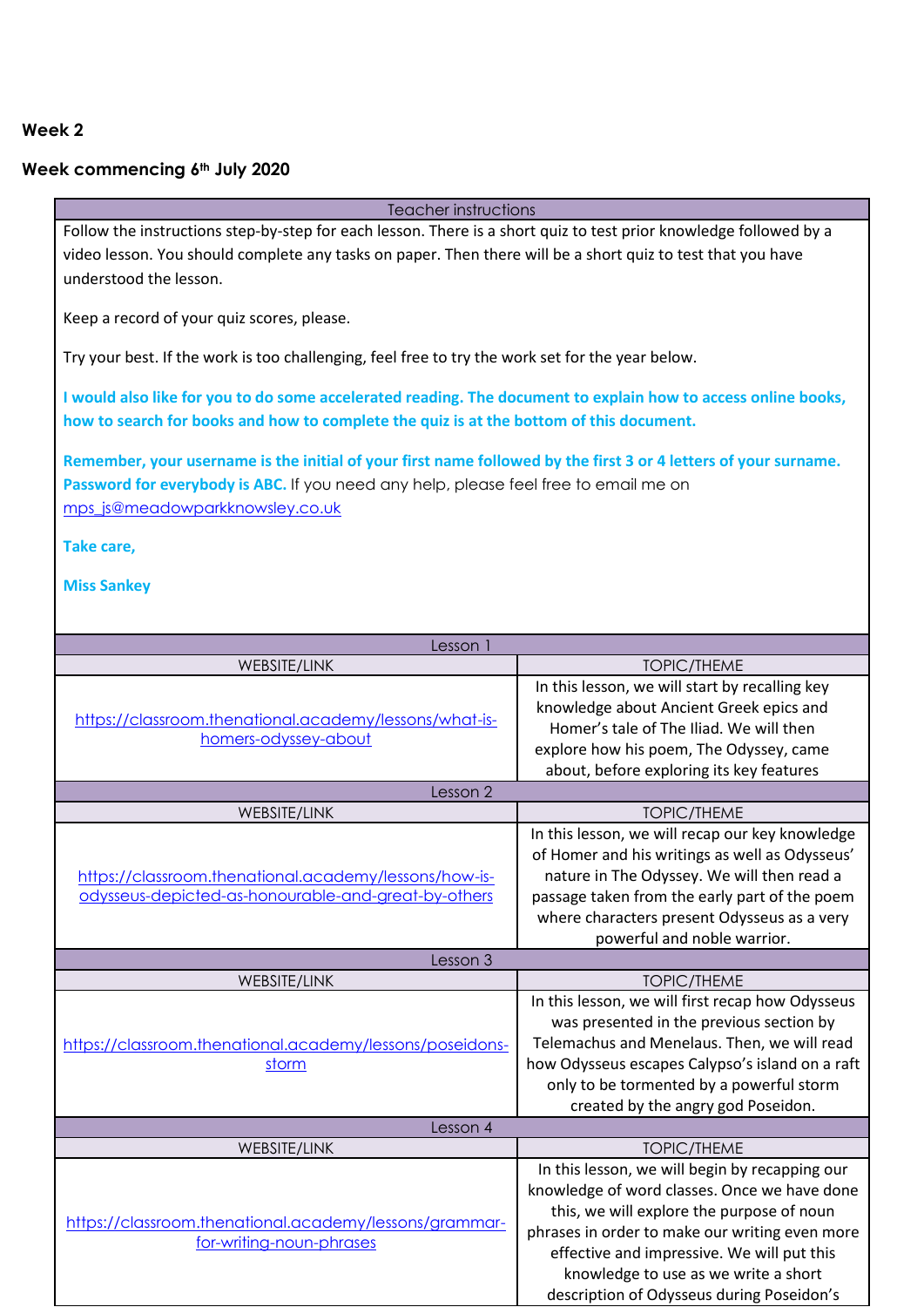|                                            | storm.                                                                        |  |
|--------------------------------------------|-------------------------------------------------------------------------------|--|
| Lesson 5                                   |                                                                               |  |
| WEBSITE/LINK                               | TOPIC/THEME                                                                   |  |
| https://ukhosted59.renlearn.co.uk/6711432/ | Please choose a book to read and then complete an<br>Accelerated reader quiz. |  |

## **Week commencing 13th July 2020**

| Teacher instructions                                                                                              |                                                   |  |
|-------------------------------------------------------------------------------------------------------------------|---------------------------------------------------|--|
| Follow the instructions step-by-step for each lesson. There is a short quiz to test prior knowledge followed by a |                                                   |  |
| video lesson. You should complete any tasks on paper. Then there will be a short quiz to test that you have       |                                                   |  |
| understood the lesson.                                                                                            |                                                   |  |
|                                                                                                                   |                                                   |  |
|                                                                                                                   |                                                   |  |
| Keep a record of your quiz scores, please.                                                                        |                                                   |  |
|                                                                                                                   |                                                   |  |
| Try your best. If the work is too challenging, feel free to try the work set for the year below.                  |                                                   |  |
|                                                                                                                   |                                                   |  |
| For lesson 5 each week, I would like you to read in order to complete a quiz on Accelerated Reader.               |                                                   |  |
|                                                                                                                   |                                                   |  |
| Remember, your username is the initial of your first name followed by the first 3 or 4 letters of your surname.   |                                                   |  |
| Password for everybody is ABC.                                                                                    |                                                   |  |
|                                                                                                                   |                                                   |  |
| If you need any help, please feel free to email me on mps_js@meadowparkknowsley.co.uk                             |                                                   |  |
|                                                                                                                   |                                                   |  |
| Take care,                                                                                                        |                                                   |  |
|                                                                                                                   |                                                   |  |
| <b>Miss Sankey</b>                                                                                                |                                                   |  |
|                                                                                                                   |                                                   |  |
|                                                                                                                   |                                                   |  |
| Lesson 1                                                                                                          |                                                   |  |
| WEBSITE/LINK                                                                                                      | <b>TOPIC/THEME</b>                                |  |
|                                                                                                                   | In this lesson, we will recap what has            |  |
|                                                                                                                   | happened to Odysseus so far in the epic of        |  |
| https://classroom.thenational.academy/lessons/tales-                                                              | Homer's Odyssey before reading the next           |  |
| from-the-odyssey-odysseus-and-the-cyclops                                                                         | part of the tale. Odysseus describes his          |  |
|                                                                                                                   |                                                   |  |
|                                                                                                                   | encounter with the terrifying Cyclopes and        |  |
|                                                                                                                   | we will analyse how they are presented.           |  |
| Lesson 2                                                                                                          |                                                   |  |
| <b>WEBSITE/LINK</b>                                                                                               | <b>TOPIC/THEME</b>                                |  |
|                                                                                                                   | In this lesson, we will start by recapping        |  |
|                                                                                                                   | Odysseus' encounter with the Cyclopes. We will    |  |
| https://classroom.thenational.academy/lessons/tales-                                                              | then explore what happens next: Circe will warn   |  |
| from-the-odyssey-circe-and-the-sirens                                                                             | Odysseus of the alluring Sirens and their deadly  |  |
|                                                                                                                   | nature. We will write about that encounter in a   |  |
|                                                                                                                   |                                                   |  |
|                                                                                                                   | piece of vivid description.                       |  |
| Lesson 3                                                                                                          |                                                   |  |
| WEBSITE/LINK                                                                                                      | <b>TOPIC/THEME</b>                                |  |
| https://classroom.thenational.academy/lessons/tales-                                                              | We will start this lesson by recalling the events |  |
|                                                                                                                   |                                                   |  |
|                                                                                                                   | of the previous part of the text: Odysseus and    |  |
| from-the-odyssey-between-a-rock-and-a-hard-place-                                                                 | the Sirens. We will then read about Odysseus'     |  |
| scylla-and-charyb                                                                                                 | encounter with the deadly Scylla and Charybdis.   |  |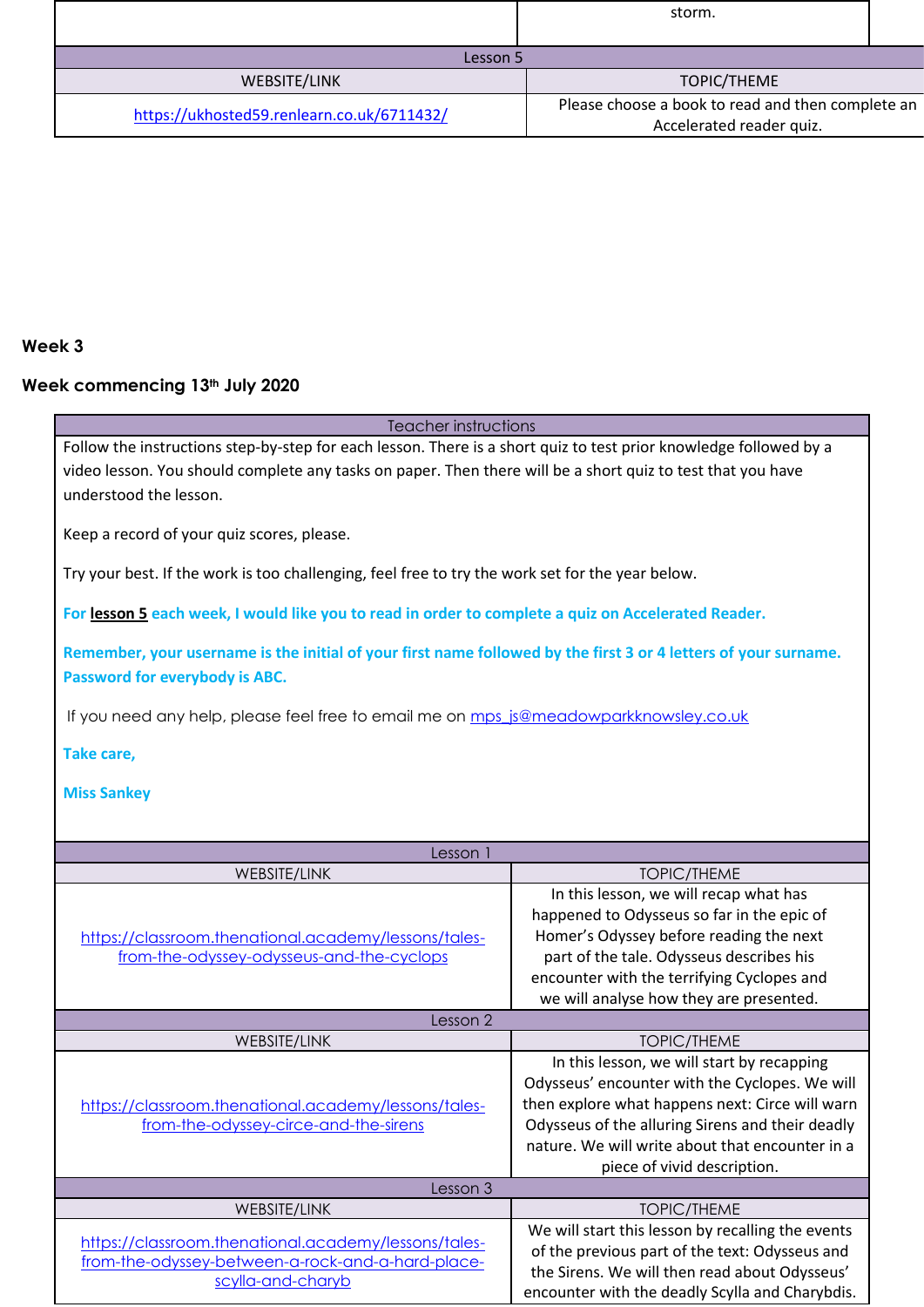| Lesson 4                                                                                 |                                                                                                                                                                              |  |
|------------------------------------------------------------------------------------------|------------------------------------------------------------------------------------------------------------------------------------------------------------------------------|--|
| WEBSITE/LINK                                                                             | <b>TOPIC/THEME</b>                                                                                                                                                           |  |
| https://classroom.thenational.academy/lessons/grammar-<br>for-writing-speech-punctuation | In this lesson, we will explore the rules of speech<br>punctuation. We will then describe the scene in<br>which Odysseus encounters the Sirens through<br>the use of speech. |  |
| Lesson 5                                                                                 |                                                                                                                                                                              |  |
| <b>WEBSITE/LINK</b>                                                                      | <b>TOPIC/THEME</b>                                                                                                                                                           |  |
| https://ukhosted59.renlearn.co.uk/6711432/                                               | Please choose a book to read and then complete an<br>Accelerated reader quiz.                                                                                                |  |



# **English KS3 year 8**

**Week 1**

## **Week commencing 29th June 2020**

Teacher instructions

Follow the instructions step-by-step for each lesson. There is a short quiz to test prior knowledge followed by a video lesson. You should complete any tasks on paper. Then there will be a short quiz to test that you have understood the lesson.

Keep a record of your quiz scores, please.

Try your best. If the work is too challenging, feel free to try the work set for the year below.

**For lesson 5 each week, I would like you to read in order to complete a quiz on Accelerated Reader.**

**Remember, your username is the initial of your first name followed by the first 3 or 4 letters of your surname. Password for everybody is ABC.**

If you need any help, please feel free to email me on mps js@meadowparkknowsley.co.uk

**Take care,**

| Lesson i                                                                                           |                                                                                                                                                                                                           |
|----------------------------------------------------------------------------------------------------|-----------------------------------------------------------------------------------------------------------------------------------------------------------------------------------------------------------|
| WEBSITE/LINK                                                                                       | <b>TOPIC/THEME</b>                                                                                                                                                                                        |
| https://classroom.thenational.academy/lessons/romanticism-<br>and-the-peasant-poet-john-clare-i-am | Today, we will introduce the literary concept of<br>Romanticism as we meet the "Northamptonshire<br>peasant poet", John Clare. We will continue to<br>develop our critical reading and analytical skills. |
| Lesson 2                                                                                           |                                                                                                                                                                                                           |
| WEBSITE/LINK                                                                                       | <b>TOPIC/THEME</b>                                                                                                                                                                                        |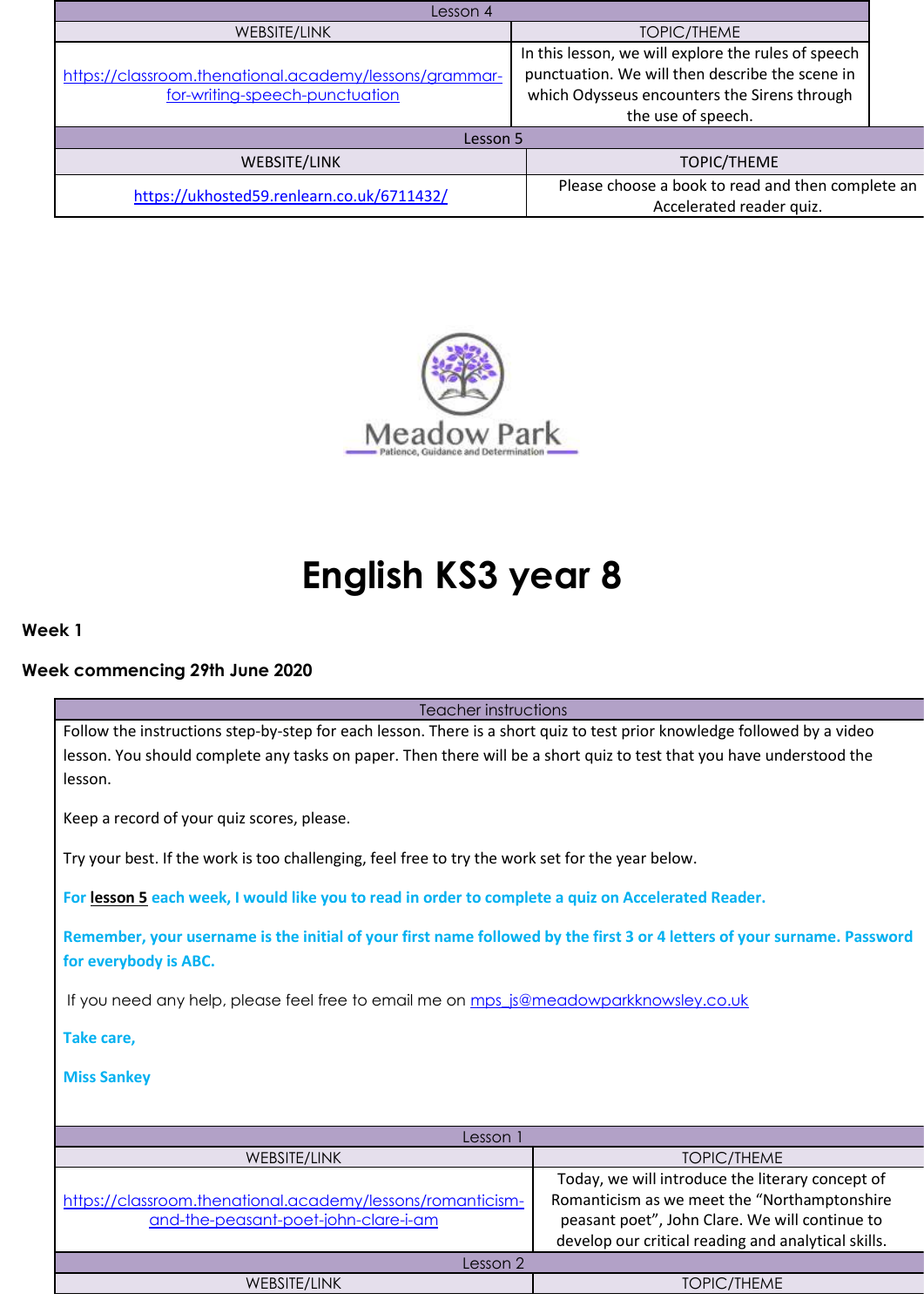| https://classroom.thenational.academy/lessons/developing-<br>analysis-skills-in-the-poetry-of-john-clare | You will need your notes from last lesson so that we<br>can continue to develop our skills with poetry analysis.<br>We will recap ways of analysing language, form and<br>structure in poetry as we read the 1841 poem I love to<br>see the summer beaming forth.                                                                                                         |
|----------------------------------------------------------------------------------------------------------|---------------------------------------------------------------------------------------------------------------------------------------------------------------------------------------------------------------------------------------------------------------------------------------------------------------------------------------------------------------------------|
| Lesson 3                                                                                                 |                                                                                                                                                                                                                                                                                                                                                                           |
| <b>WEBSITE/LINK</b>                                                                                      | <b>TOPIC/THEME</b>                                                                                                                                                                                                                                                                                                                                                        |
| https://classroom.thenational.academy/lessons/what-is-an-<br>essay                                       | This lesson, we will be learning how to write an essay:<br>a really important skill in English literature and<br>beyond! You will need your notes from the last two<br>lessons.                                                                                                                                                                                           |
| Lesson 4                                                                                                 |                                                                                                                                                                                                                                                                                                                                                                           |
| <b>WEBSITE/LINK</b>                                                                                      | <b>TOPIC/THEME</b>                                                                                                                                                                                                                                                                                                                                                        |
| https://classroom.thenational.academy/lessons/grammar-<br>for-writing-sentence-functions-and-tone        | This lesson, we will recap some of the grammar rules<br>we have covered so far and then focus on sentence<br>forms and the four key sentence functions: imperative,<br>declarative, interrogative and exclamatory. We will<br>then start to consider how we might use our<br>understanding of the different sentence functions to<br>analyse a particular effect or tone. |
| Lesson 5                                                                                                 |                                                                                                                                                                                                                                                                                                                                                                           |
| WEBSITE/LINK                                                                                             | TOPIC/THEME                                                                                                                                                                                                                                                                                                                                                               |
| https://ukhosted59.renlearn.co.uk/6711432/                                                               | Please choose a book to read and then complete an<br>Accelerated reader quiz.                                                                                                                                                                                                                                                                                             |

## **Week commencing 6th July 2020**

| Teacher instructions                                                                                                     |                                                     |  |
|--------------------------------------------------------------------------------------------------------------------------|-----------------------------------------------------|--|
| Follow the instructions step-by-step for each lesson. There is a short quiz to test prior knowledge followed by a video  |                                                     |  |
| lesson. You should complete any tasks on paper. Then there will be a short quiz to test that you have understood the     |                                                     |  |
|                                                                                                                          |                                                     |  |
| lesson.                                                                                                                  |                                                     |  |
|                                                                                                                          |                                                     |  |
| Keep a record of your quiz scores, please.                                                                               |                                                     |  |
|                                                                                                                          |                                                     |  |
| Try your best. If the work is too challenging, feel free to try the work set for the year below.                         |                                                     |  |
|                                                                                                                          |                                                     |  |
| For lesson 5 each week, I would like you to read in order to complete a quiz on Accelerated Reader.                      |                                                     |  |
|                                                                                                                          |                                                     |  |
| Remember, your username is the initial of your first name followed by the first 3 or 4 letters of your surname. Password |                                                     |  |
|                                                                                                                          |                                                     |  |
| for everybody is ABC.                                                                                                    |                                                     |  |
|                                                                                                                          |                                                     |  |
| If you need any help, please feel free to email me on mps_js@meadowparkknowsley.co.uk                                    |                                                     |  |
|                                                                                                                          |                                                     |  |
| Take care,                                                                                                               |                                                     |  |
|                                                                                                                          |                                                     |  |
| <b>Miss Sankey</b>                                                                                                       |                                                     |  |
|                                                                                                                          |                                                     |  |
|                                                                                                                          |                                                     |  |
| Lesson 1                                                                                                                 |                                                     |  |
| <b>WEBSITE/LINK</b>                                                                                                      | <b>TOPIC/THEME</b>                                  |  |
|                                                                                                                          | This lesson, we will explore some of the challenges |  |

| Lesson 1                                                                                                           |                                                                                                                                                                                                                                                |
|--------------------------------------------------------------------------------------------------------------------|------------------------------------------------------------------------------------------------------------------------------------------------------------------------------------------------------------------------------------------------|
| <b>WEBSITE/LINK</b>                                                                                                | TOPIC/THEME                                                                                                                                                                                                                                    |
| https://classroom.thenational.academy/lessons/patriarchy-<br>and-publishing-female-writers-in-victorian-literature | This lesson, we will explore some of the challenges<br>facing female writers (and women more generally) in<br>the 19th Century. We evaluate the attitudes of<br>different figures and compare some of the different<br>viewpoints of the time. |
| Lesson 2                                                                                                           |                                                                                                                                                                                                                                                |
| <b>WEBSITE/LINK</b>                                                                                                | <b>TOPIC/THEME</b>                                                                                                                                                                                                                             |
| https://classroom.thenational.academy/lessons/rhetoric-<br>and-votes-for-women                                     | This lesson, we will start to look at rhetoric, or<br>persuasive language, with a particular focus on how the                                                                                                                                  |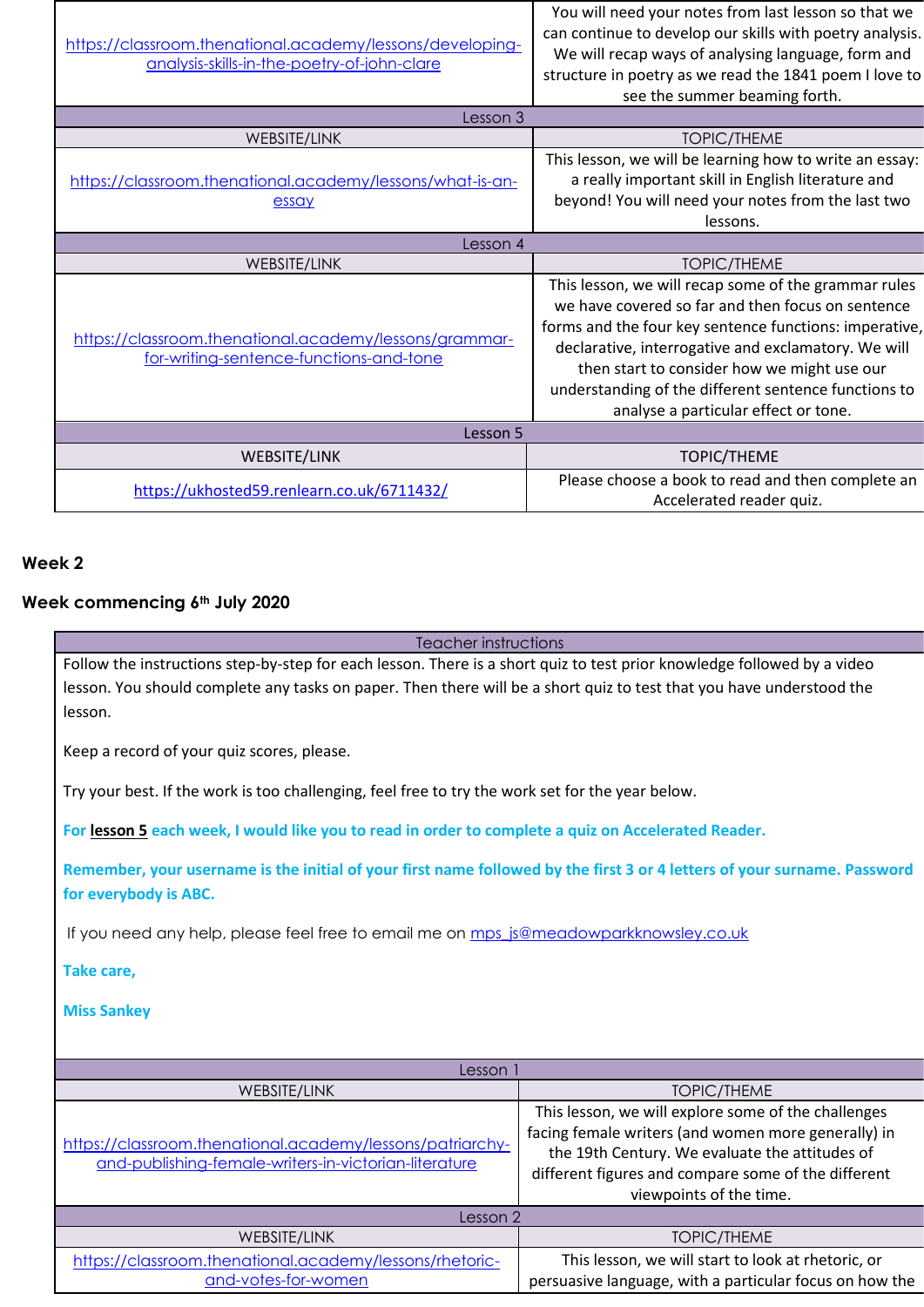|                                                                               | campaign for women's rights developed through and<br>beyond the Victorian period.                                                                                                                                                                      |  |
|-------------------------------------------------------------------------------|--------------------------------------------------------------------------------------------------------------------------------------------------------------------------------------------------------------------------------------------------------|--|
| Lesson 3                                                                      |                                                                                                                                                                                                                                                        |  |
| WEBSITE/LINK                                                                  | <b>TOPIC/THEME</b>                                                                                                                                                                                                                                     |  |
| https://classroom.thenational.academy/lessons/viewpoint-<br>writing-speeches  | This lesson, we will develop our own rhetorical skills<br>as we practise writing to express viewpoint opinions<br>and ideas. We will plan and deliver a persuasive<br>speech with a focus on articulating your thoughts in<br>a clear and logical way. |  |
| Lesson 4                                                                      |                                                                                                                                                                                                                                                        |  |
| WEBSITE/LINK                                                                  | <b>TOPIC/THEME</b>                                                                                                                                                                                                                                     |  |
| https://classroom.thenational.academy/lessons/grammar-for-<br>writing-hyphens | This lesson, we will cover the rules for using hyphens<br>accurately in your writing. You will need your notes<br>from last lesson.                                                                                                                    |  |
| Lesson 5                                                                      |                                                                                                                                                                                                                                                        |  |
| WEBSITE/LINK                                                                  | <b>TOPIC/THEME</b>                                                                                                                                                                                                                                     |  |
| https://ukhosted59.renlearn.co.uk/6711432/                                    | Please choose a book to read and then complete an<br>Accelerated reader quiz.                                                                                                                                                                          |  |

## **Week commencing 13th July 2020**

| Follow the instructions step-by-step for each lesson. There is a short quiz to test prior knowledge followed by a video<br>lesson. You should complete any tasks on paper. Then there will be a short quiz to test that you have understood the<br>lesson. |                                                                                                                                                                                                                                                             |  |
|------------------------------------------------------------------------------------------------------------------------------------------------------------------------------------------------------------------------------------------------------------|-------------------------------------------------------------------------------------------------------------------------------------------------------------------------------------------------------------------------------------------------------------|--|
| Keep a record of your quiz scores, please.                                                                                                                                                                                                                 |                                                                                                                                                                                                                                                             |  |
| Try your best. If the work is too challenging, feel free to try the work set for the year below.                                                                                                                                                           |                                                                                                                                                                                                                                                             |  |
| For lesson 5 each week, I would like you to read in order to complete a quiz on Accelerated Reader.                                                                                                                                                        |                                                                                                                                                                                                                                                             |  |
| Remember, your username is the initial of your first name followed by the first 3 or 4 letters of your surname.<br>Password for everybody is ABC.                                                                                                          |                                                                                                                                                                                                                                                             |  |
| If you need any help, please feel free to email me on mps js@meadowparkknowsley.co.uk                                                                                                                                                                      |                                                                                                                                                                                                                                                             |  |
| Take care,                                                                                                                                                                                                                                                 |                                                                                                                                                                                                                                                             |  |
| <b>Miss Sankey</b>                                                                                                                                                                                                                                         |                                                                                                                                                                                                                                                             |  |
| Lesson 1                                                                                                                                                                                                                                                   |                                                                                                                                                                                                                                                             |  |
| <b>WEBSITE/LINK</b>                                                                                                                                                                                                                                        | <b>TOPIC/THEME</b>                                                                                                                                                                                                                                          |  |
| https://classroom.thenational.academy/lessons/unseen-<br>poetry                                                                                                                                                                                            | This lesson, we will review some approaches to<br>analysing unseen poetry. This week's work<br>focuses on great female poets of the nineteenth<br>century and we will begin with a sonnet by<br>Elizabeth Barrett Browning called "How do I love<br>thee?". |  |
| Lesson 2                                                                                                                                                                                                                                                   |                                                                                                                                                                                                                                                             |  |
| WEBSITE/LINK                                                                                                                                                                                                                                               | <b>TOPIC/THEME</b>                                                                                                                                                                                                                                          |  |
| https://classroom.thenational.academy/lessons/the-<br>bronte-sisters                                                                                                                                                                                       | Our focus this week is on some of the great female<br>poets of the Victorian period and, this lesson, we<br>are going to continue to develop our skills as literary                                                                                         |  |

Teacher instructions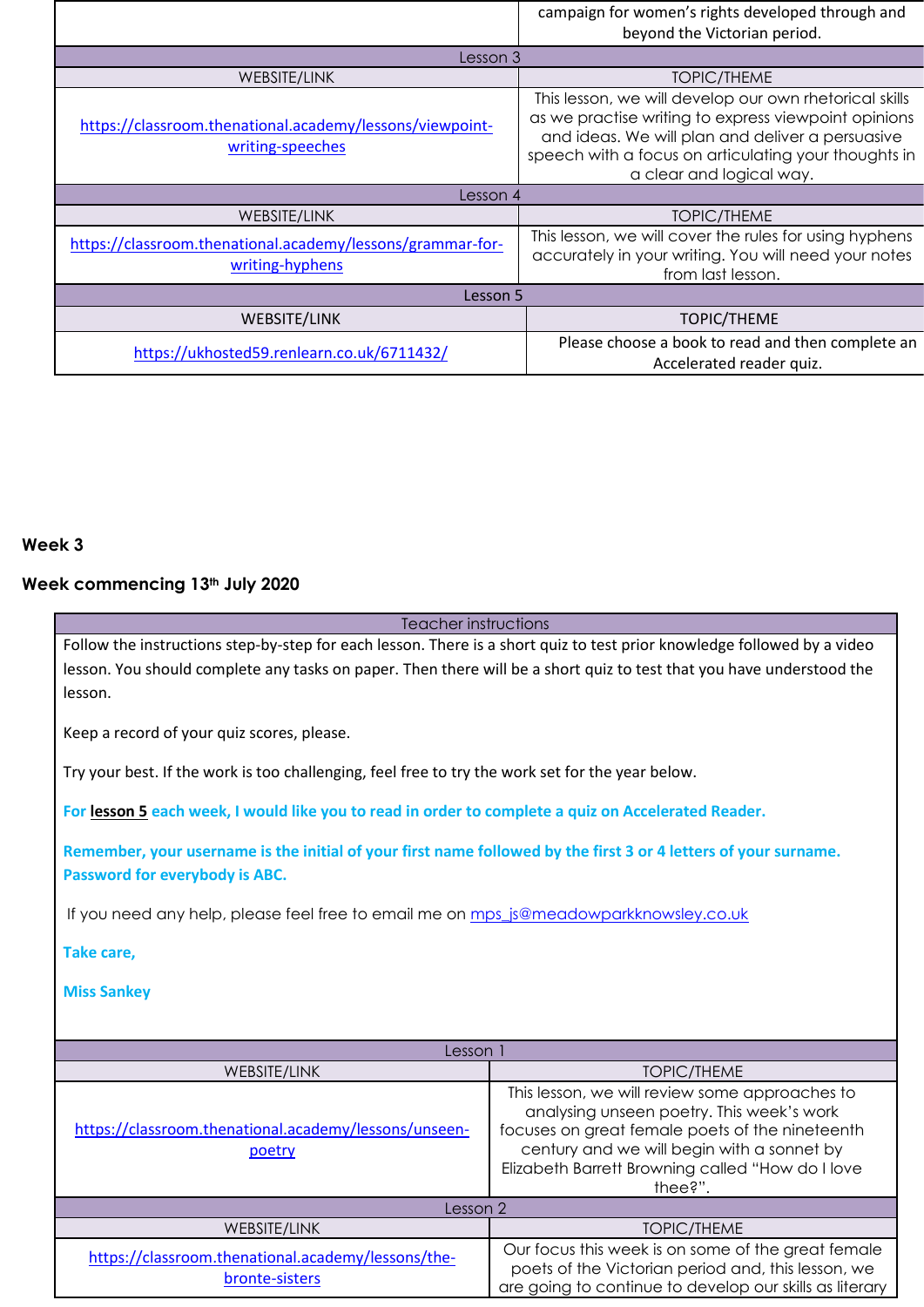|                                                                                             | critics with a focus on the Brontë sisters.                                                                                                                                                                                                                                                          |
|---------------------------------------------------------------------------------------------|------------------------------------------------------------------------------------------------------------------------------------------------------------------------------------------------------------------------------------------------------------------------------------------------------|
| Lesson 3                                                                                    |                                                                                                                                                                                                                                                                                                      |
| WEBSITE/LINK                                                                                | <b>TOPIC/THEME</b>                                                                                                                                                                                                                                                                                   |
| https://classroom.thenational.academy/lessons/comparing-<br>poems                           | This lesson, we will review the structure of an<br>effective comparative essay and continue to<br>develop our skills through the poems we have<br>studied this week.                                                                                                                                 |
| Lesson 4                                                                                    |                                                                                                                                                                                                                                                                                                      |
| WEBSITE/LINK                                                                                | <b>TOPIC/THEME</b>                                                                                                                                                                                                                                                                                   |
| https://classroom.thenational.academy/lessons/grammar-<br>for-writing-punctuation-in-poetry | This lesson, we will recap how punctuation can be<br>used to emphasise meaning in poetry, focusing on<br>end-stopping, enjambment and caesura. We will<br>look at a poem called The Slave Mother by Frances<br>E.W. Harper to help us understand how poets might<br>use punctuation to make meaning. |
|                                                                                             | Lesson 5                                                                                                                                                                                                                                                                                             |
| <b>WEBSITE/LINK</b>                                                                         | <b>TOPIC/THEME</b>                                                                                                                                                                                                                                                                                   |
| https://ukhosted59.renlearn.co.uk/6711432/                                                  | Please choose a book to read and then complete an<br>Accelerated reader quiz.                                                                                                                                                                                                                        |



#### **Week commencing 29th June 2020**

Teacher instructions

Follow the instructions step-by-step for each lesson. There is a short quiz to test prior knowledge followed by a video lesson. You should complete any tasks on paper. Then there will be a short quiz to test that you have understood the lesson.

Keep a record of your quiz scores, please.

Try your best. If the work is too challenging, feel free to try the work set for the year below.

**For lesson 5 each week, I would like you to read in order to complete a quiz on Accelerated Reader.**

**Remember, your username is the initial of your first name followed by the first 3 or 4 letters of your surname. Password for everybody is ABC.**

If you need any help, please feel free to email me on [mps\\_js@meadowparkknowsley.co.uk](mailto:mps_js@meadowparkknowsley.co.uk)

**Take care,**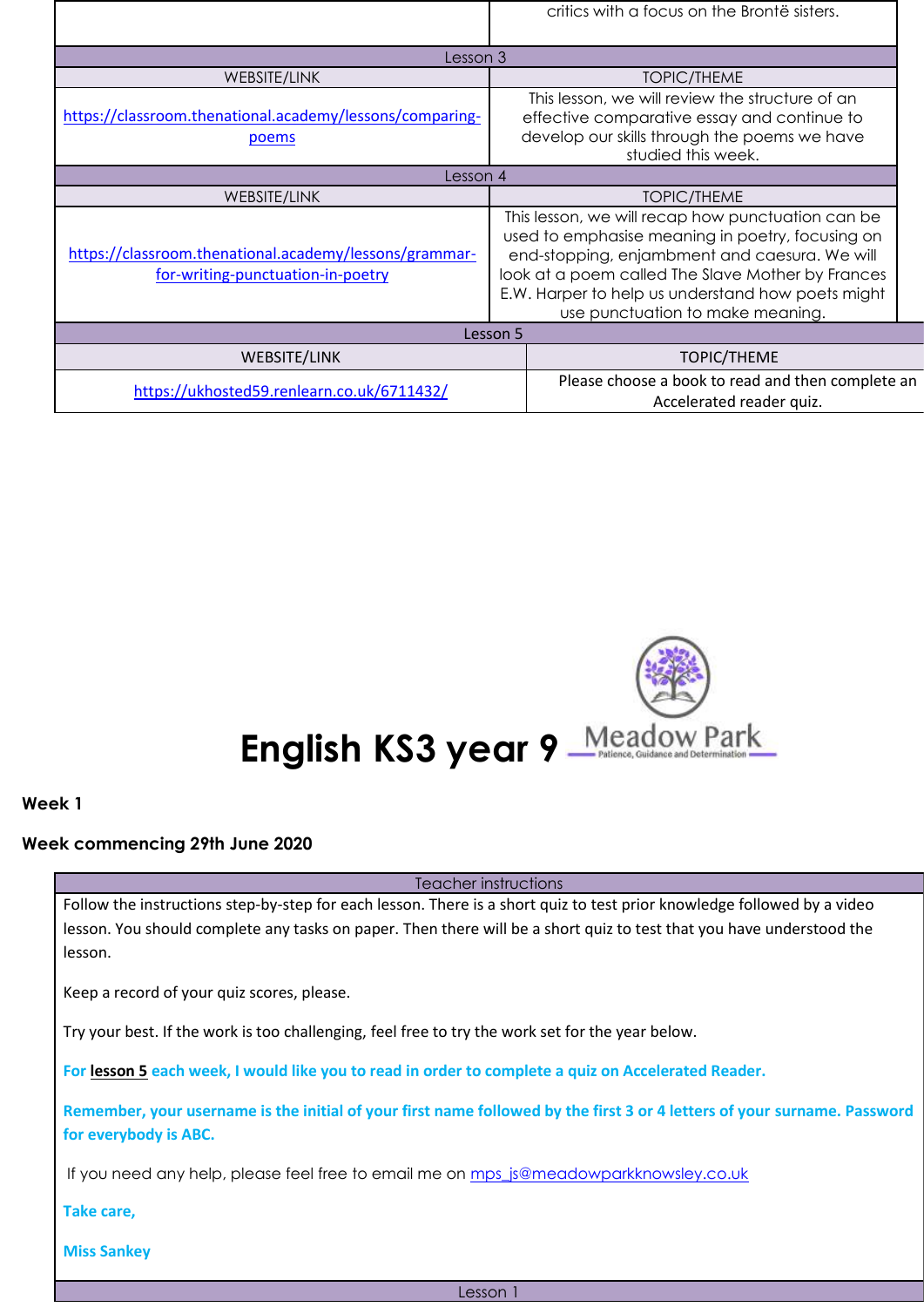| <b>WEBSITE/LINK</b>                                                                                            | <b>TOPIC/THEME</b>                                                                                                                                                                                                                                                                                                                |  |  |
|----------------------------------------------------------------------------------------------------------------|-----------------------------------------------------------------------------------------------------------------------------------------------------------------------------------------------------------------------------------------------------------------------------------------------------------------------------------|--|--|
| https://classroom.thenational.academy/lessons/understanding-<br>the-origin-of-the-ideas-of-the-sublime         | In this lesson, we will start with a quick quiz testing<br>your knowledge of Victorian context that we<br>looked at in our learning last week. Then, we will<br>look at in detail the idea of the sublime and how<br>it applies to Gothic literature.                                                                             |  |  |
| Lesson 2                                                                                                       |                                                                                                                                                                                                                                                                                                                                   |  |  |
| <b>WEBSITE/LINK</b>                                                                                            | <b>TOPIC/THEME</b>                                                                                                                                                                                                                                                                                                                |  |  |
| https://classroom.thenational.academy/lessons/understand-<br>how-the-sublime-applies-to-jane-eyre              | In this lesson, we will start with a quick quiz testing<br>your knowledge of the sublime that we looked at in<br>our last lesson. Then, we will look at in detail the<br>idea of the sublime and how it applies to Jane Eyre.                                                                                                     |  |  |
| Lesson 3                                                                                                       |                                                                                                                                                                                                                                                                                                                                   |  |  |
| <b>WEBSITE/LINK</b>                                                                                            | <b>TOPIC/THEME</b>                                                                                                                                                                                                                                                                                                                |  |  |
| https://classroom.thenational.academy/lessons/understand-<br>how-to-read-for-meaning-and-make-clear-inferences | In this lesson, we will start with a quick quiz testing<br>your knowledge of the sublime in Jane Eyre. Then,<br>we will look at an extract from Bram Stoker's<br>Dracula and develop our reading and inference<br>skills.                                                                                                         |  |  |
| Lesson 4                                                                                                       |                                                                                                                                                                                                                                                                                                                                   |  |  |
| WEBSITE/LINK                                                                                                   | <b>TOPIC/THEME</b>                                                                                                                                                                                                                                                                                                                |  |  |
| https://classroom.thenational.academy/lessons/understand-<br>how-the-sublime-applies-to-dracula                | In this lesson, we will start with a quick quiz testing<br>your knowledge of what we read in Dracula last<br>lesson. Then, we will look at another extract from<br>Bram Stoker's Dracula and develop our<br>understanding of the sublime by analysing how<br>Stoker uses this and infer why he might have in his<br>famous novel. |  |  |
| Lesson 5                                                                                                       |                                                                                                                                                                                                                                                                                                                                   |  |  |
| WEBSITE/LINK                                                                                                   | <b>TOPIC/THEME</b>                                                                                                                                                                                                                                                                                                                |  |  |
| https://ukhosted59.renlearn.co.uk/6711432/                                                                     | Please choose a book to read and then complete an<br>Accelerated reader quiz.                                                                                                                                                                                                                                                     |  |  |

## **Week commencing 6th July 2020**

Teacher instructions

Follow the instructions step-by-step for each lesson. There is a short quiz to test prior knowledge followed by a video lesson. You should complete any tasks on paper. Then there will be a short quiz to test that you have understood the lesson.

Keep a record of your quiz scores, please.

Try your best. If the work is too challenging, feel free to try the work set for the year below.

**For lesson 5 each week, I would like you to read in order to complete a quiz on Accelerated Reader.**

**Remember, your username is the initial of your first name followed by the first 3 or 4 letters of your surname. Password for everybody is ABC.**

If you need any help, please feel free to email me on [mps\\_js@meadowparkknowsley.co.uk](mailto:mps_js@meadowparkknowsley.co.uk)

**Take care,**

| Lesson <sup>3</sup>                                                                                            |                                                                                                                                                                                                             |  |
|----------------------------------------------------------------------------------------------------------------|-------------------------------------------------------------------------------------------------------------------------------------------------------------------------------------------------------------|--|
| <b>WEBSITE/LINK</b>                                                                                            | TOPIC/THEME                                                                                                                                                                                                 |  |
| https://classroom.thenational.academy/lessons/understand-<br>how-writers-create-a-tone-of-mystery-and-suspense | In this lesson, we will start with a quick quiz testing<br>your knowledge of the sublime in Dracula from<br>last week. Then, we will look at how writers<br>create a tone of mystery and suspense in Gothic |  |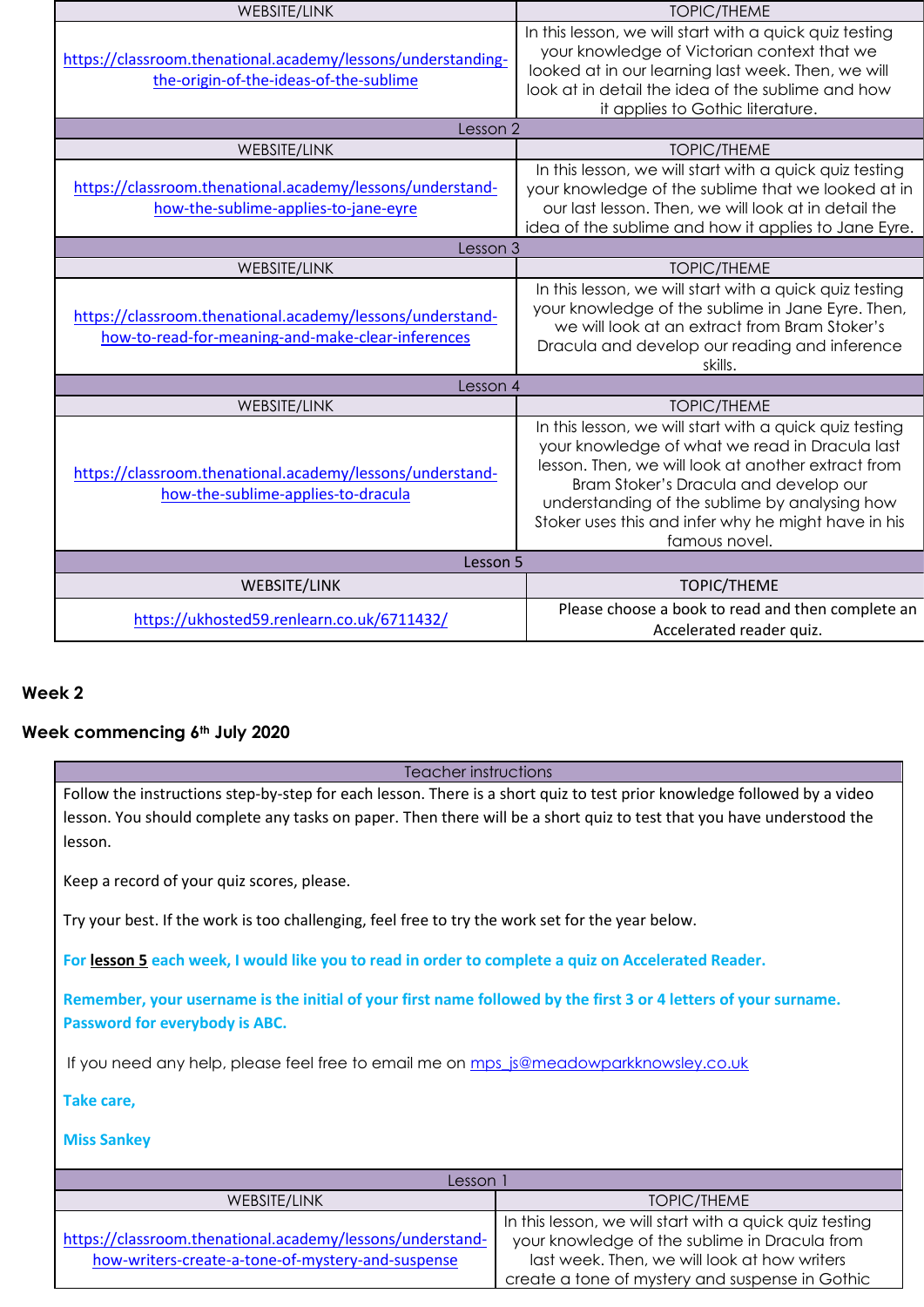|                                                                                                                                |          | writing with a view to using this to develop your                                                                                                                                                                                                                                                                                                                                                   |  |  |
|--------------------------------------------------------------------------------------------------------------------------------|----------|-----------------------------------------------------------------------------------------------------------------------------------------------------------------------------------------------------------------------------------------------------------------------------------------------------------------------------------------------------------------------------------------------------|--|--|
|                                                                                                                                |          | own writing skills over the course of this week.                                                                                                                                                                                                                                                                                                                                                    |  |  |
| Lesson 2                                                                                                                       |          |                                                                                                                                                                                                                                                                                                                                                                                                     |  |  |
| <b>WEBSITE/LINK</b>                                                                                                            |          | <b>TOPIC/THEME</b>                                                                                                                                                                                                                                                                                                                                                                                  |  |  |
| https://classroom.thenational.academy/lessons/develop-<br>understanding-of-how-writers-create-a-tone-of-mystery-<br>and-suspen |          | In this lesson, we will start with a quick quiz testing<br>your knowledge of the techniques that writers can<br>use to create mystery and suspense in their Gothic<br>writing. Then, we will build on your understanding of<br>how writers create a tone of mystery and suspense<br>in Gothic writing with a view to using this to develop<br>your own writing skills over the course of this week. |  |  |
| Lesson 3                                                                                                                       |          |                                                                                                                                                                                                                                                                                                                                                                                                     |  |  |
| <b>WEBSITE/LINK</b>                                                                                                            |          | <b>TOPIC/THEME</b>                                                                                                                                                                                                                                                                                                                                                                                  |  |  |
| https://classroom.thenational.academy/lessons/planning-<br>and-writing-a-gothic-story-opening                                  |          | In this lesson, we will start with a quick quiz testing<br>your knowledge of the sublime that we looked at in<br>our learning last week. Then, we will build on your<br>understanding of how writers create a tone of<br>mystery and suspense in Gothic writing and you will<br>plan and write your own opening to a Gothic story.                                                                  |  |  |
| Lesson 4                                                                                                                       |          |                                                                                                                                                                                                                                                                                                                                                                                                     |  |  |
| <b>WEBSITE/LINK</b>                                                                                                            |          | <b>TOPIC/THEME</b>                                                                                                                                                                                                                                                                                                                                                                                  |  |  |
| https://classroom.thenational.academy/lessons/planning-<br>and-writing-a-gothic-story                                          |          | In this lesson, we will start with a quick quiz testing<br>your knowledge of Gothic conventions. Then, you<br>will use these conventions and our work this week<br>looking at various Gothic stories to plan and then<br>write an extract from your own Gothic story, really<br>focusing on using techniques consciously to create<br>an atmosphere of mystery and suspense.                        |  |  |
|                                                                                                                                | Lesson 5 |                                                                                                                                                                                                                                                                                                                                                                                                     |  |  |
| <b>WEBSITE/LINK</b>                                                                                                            |          | <b>TOPIC/THEME</b>                                                                                                                                                                                                                                                                                                                                                                                  |  |  |
| https://ukhosted59.renlearn.co.uk/6711432/                                                                                     |          | Please choose a book to read and then complete an<br>Accelerated reader quiz.                                                                                                                                                                                                                                                                                                                       |  |  |

## **Week commencing 13th July 2020**

Teacher instructions

Follow the instructions step-by-step for each lesson. There is a short quiz to test prior knowledge followed by a video lesson. You should complete any tasks on paper. Then there will be a short quiz to test that you have understood the lesson.

Keep a record of your quiz scores, please.

Try your best. If the work is too challenging, feel free to try the work set for the year below.

**For lesson 5 each week, I would like you to read in order to complete a quiz on Accelerated Reader.**

**Remember, your username is the initial of your first name followed by the first 3 or 4 letters of your surname. Password for everybody is ABC.**

If you need any help, please feel free to email me on [mps\\_js@meadowparkknowsley.co.uk](mailto:mps_js@meadowparkknowsley.co.uk)

**Take care,**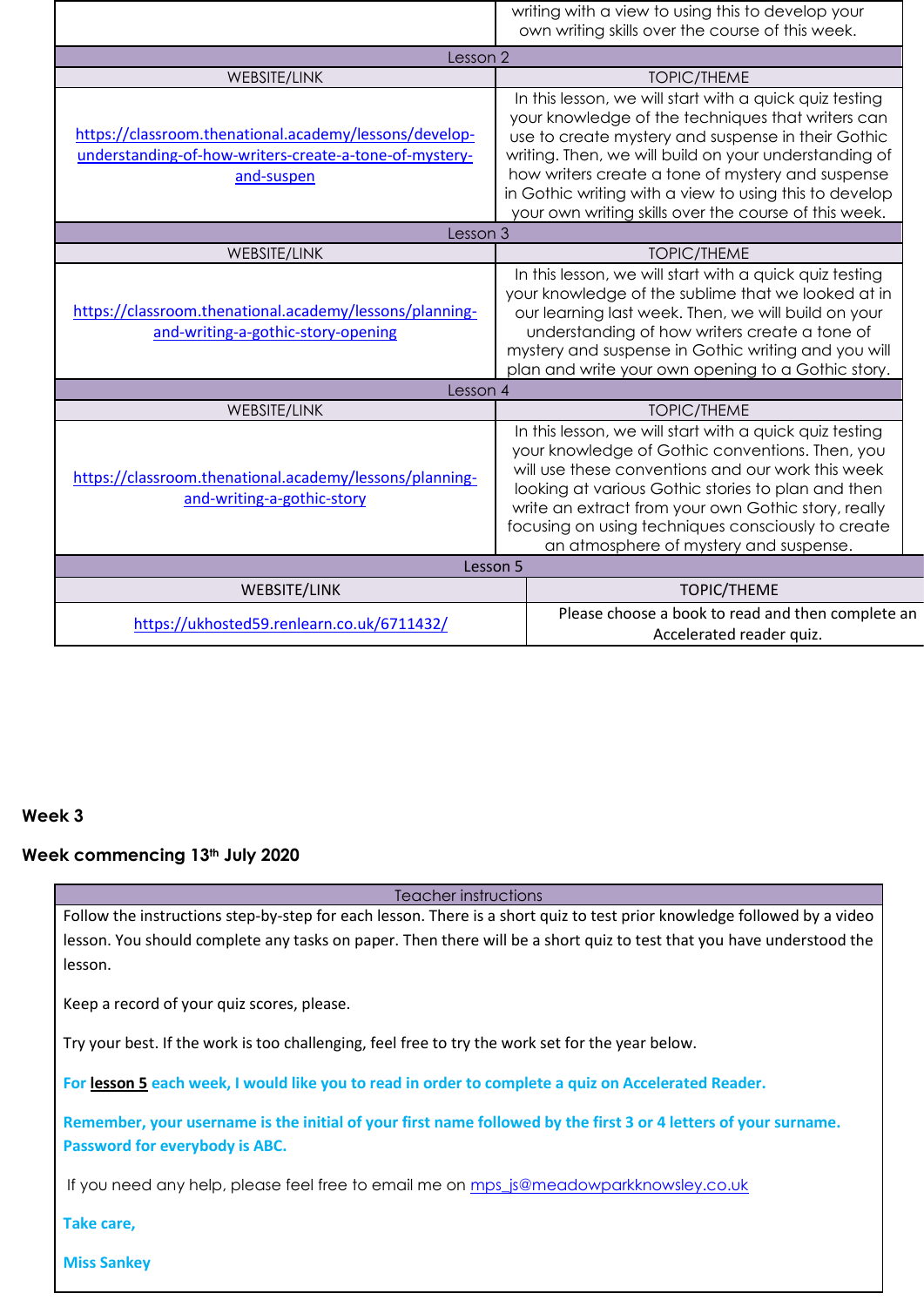| Lesson 1                                                                                                                    |                                                                                                                                                                                                                                                                                                                                 |                                                                                                                                                                                                                                                                                                                                                        |  |  |
|-----------------------------------------------------------------------------------------------------------------------------|---------------------------------------------------------------------------------------------------------------------------------------------------------------------------------------------------------------------------------------------------------------------------------------------------------------------------------|--------------------------------------------------------------------------------------------------------------------------------------------------------------------------------------------------------------------------------------------------------------------------------------------------------------------------------------------------------|--|--|
| <b>WEBSITE/LINK</b>                                                                                                         |                                                                                                                                                                                                                                                                                                                                 | <b>TOPIC/THEME</b>                                                                                                                                                                                                                                                                                                                                     |  |  |
| https://classroom.thenational.academy/lessons/using-<br>short-simple-sentences-and-sentence-fragments-to-<br>create-tension |                                                                                                                                                                                                                                                                                                                                 | In this lesson, we will start with a quick quiz testing<br>your knowledge of writing techniques that we<br>looked at last week. Then, we are going to focus<br>in particular on how writers use short simple<br>sentences and sentence fragments to create<br>tension in their writing building towards using<br>these techniques in your own writing. |  |  |
| Lesson <sub>2</sub>                                                                                                         |                                                                                                                                                                                                                                                                                                                                 |                                                                                                                                                                                                                                                                                                                                                        |  |  |
| WEBSITE/LINK                                                                                                                |                                                                                                                                                                                                                                                                                                                                 | <b>TOPIC/THEME</b>                                                                                                                                                                                                                                                                                                                                     |  |  |
| https://classroom.thenational.academy/lessons/using-<br>figurative-language-to-create-mystery-and-suspense                  |                                                                                                                                                                                                                                                                                                                                 | In this lesson, we will start with a quick quiz testing<br>your knowledge of sentence structures for creating<br>tension from last lesson. Then, we are going to focus<br>on figurative language and how writers use this to<br>create mystery and suspense building towards<br>using these techniques in your own writing.                            |  |  |
| Lesson 3                                                                                                                    |                                                                                                                                                                                                                                                                                                                                 |                                                                                                                                                                                                                                                                                                                                                        |  |  |
| WEBSITE/LINK                                                                                                                |                                                                                                                                                                                                                                                                                                                                 | <b>TOPIC/THEME</b>                                                                                                                                                                                                                                                                                                                                     |  |  |
| https://classroom.thenational.academy/lessons/thinking-<br>carefully-about-vocabulary-choices-in-writing                    | In this lesson, we will start with a quick quiz testing<br>your knowledge of figurative language from last<br>lesson. Then, we are going to focus on making<br>thoughtful vocabulary choices to create mystery<br>and suspense building towards you making careful<br>vocabulary choices in your own writing.                   |                                                                                                                                                                                                                                                                                                                                                        |  |  |
| Lesson 4                                                                                                                    |                                                                                                                                                                                                                                                                                                                                 |                                                                                                                                                                                                                                                                                                                                                        |  |  |
| WEBSITE/LINK                                                                                                                |                                                                                                                                                                                                                                                                                                                                 | <b>TOPIC/THEME</b>                                                                                                                                                                                                                                                                                                                                     |  |  |
| https://classroom.thenational.academy/lessons/planning-<br>and-writing-a-gothic-story-ea2961                                | In this lesson, we will start with a quick quiz testing<br>your knowledge of vocabulary we have learnt<br>throughout this unit so far. Then, you are going to<br>plan and write the opening of a Gothic story<br>making sure that you are focusing on incorporating<br>the techniques we have been learning about this<br>week. |                                                                                                                                                                                                                                                                                                                                                        |  |  |
| Lesson 5                                                                                                                    |                                                                                                                                                                                                                                                                                                                                 |                                                                                                                                                                                                                                                                                                                                                        |  |  |
| WEBSITE/LINK                                                                                                                |                                                                                                                                                                                                                                                                                                                                 | <b>TOPIC/THEME</b>                                                                                                                                                                                                                                                                                                                                     |  |  |
| https://ukhosted59.renlearn.co.uk/6711432/                                                                                  |                                                                                                                                                                                                                                                                                                                                 | Please choose a book to read and then complete an<br>Accelerated reader quiz.                                                                                                                                                                                                                                                                          |  |  |

## Reading at home.

Hello. At Meadow Park, your child takes part in a reading programme called Accelerated Reader.

This is an **Accelerated Reader** help sheet so that your child can continue to build their word count at home.

<https://readon.myon.co.uk/>This link allows your child to read books online. It has an audio option so that the book can be read out loud to them.